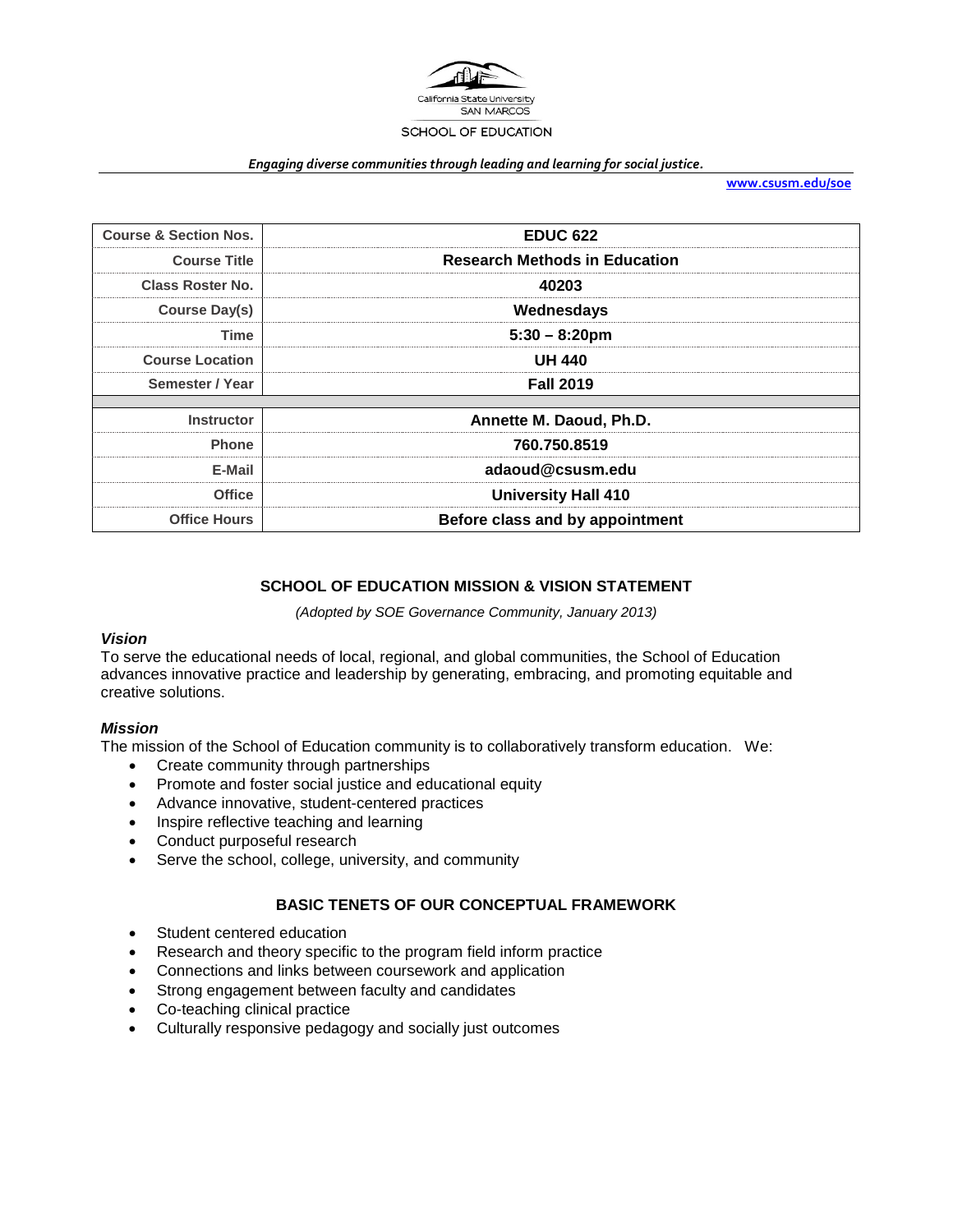## **COURSE DESCRIPTION**

This core course is designed to introduce educational practitioners to the fields of educational research and evaluation. We will explore quantitative and qualitative methods of designing and conducting research in the context of educational settings. We will further examine measurement, assessment, common statistical techniques and methods for critiquing research and program evaluation studies.

## **Course Prerequisites**

For all 600-level School of Education courses, admission to the MA program or specific certificate program is a prerequisite.

## **COURSE LEARNING OUTCOMES**

- After reading the required texts, students will be able to participate in an online dialogue and peer review by critically analyzing assigned readings
- After selecting and reviewing peer-reviewed research in the fields of multilingual and multicultural education, students will create an annotated bibliography on research related to their thesis or project
- After selecting one peer-reviewed research study from the annotated bibliography, students will be able to complete a thoughtful critique, focusing on what you believe to be the strengths and weaknesses of the research
- After reading relevant research studies and evidence-based practices, students will be able to analyze and synthesize the research to write a literature review that guides his/her research study or project

## **PROGRAM STUDENT LEARNING OUTCOMES (PSLOs)**

The Master of Arts in Multicultural / Multilingual Education Program assesses four (4) Program Student Learning Outcomes (PSLO).

#### **PSLO 1: Critical Examination of Equity**

Critically examine issues of educational equity, diversity and social justice in the fields of multicultural and multilingual education.

#### **PSLO 2: Culturally Responsive Pedagogy**

Design culturally responsive pedagogy that addresses the needs of students from culturally and linguistically diverse backgrounds.

#### **PSLO 3: Community Engagement**

Design socially just and equitable educational action plans that improve engagement for families from culturally and linguistically diverse backgrounds and /or their communities.

#### **PSLO 4: Analyze Research**

Analyze and synthesize research and evidence-based practices in the field of multicultural and multilingual education.

In EDUC 622, students demonstrate they have mastered PSLO 4: Analyze Research.

#### **REQUIRED TEXTS, MATERIALS AND/OR ACCOUNTS**

#### **Required Texts**

Mertler, C.A. (2019). Introduction to educational research. 2nd Edition. Los Angeles, CA: SAGE Publishing.

American Psychological Association (2010). *Publication Manual of the American Psychological Association.* 6th Edition. ISBN: 978-1-4338-0561-5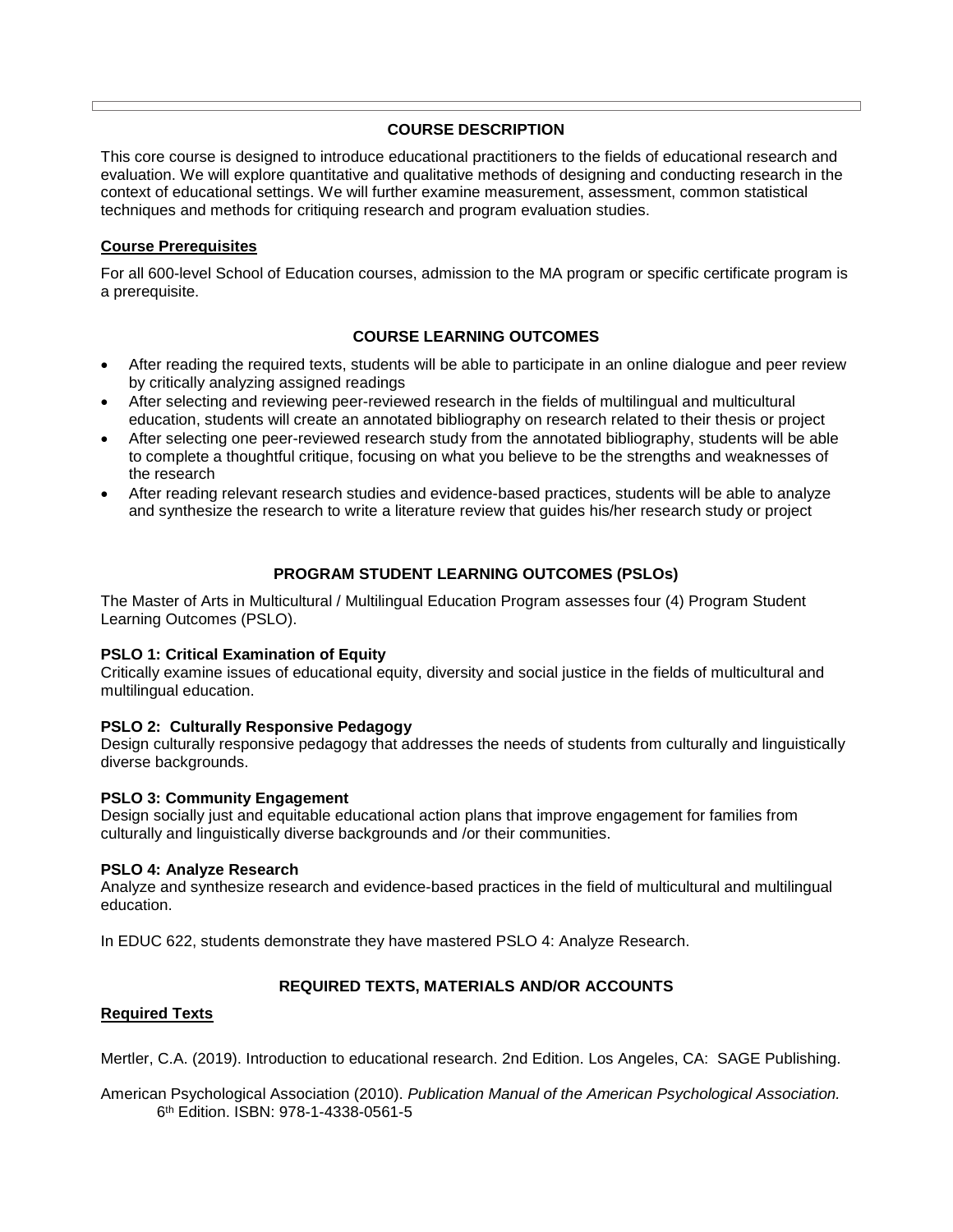Additional required readings are available electronically on the course website (Cougar Courses).

## **Cougar Courses**

You have access to the EDUC 622 Cougar Course when you register for the class

## **GENERAL CONSIDERATIONS**

#### **CSUSM Academic Honesty Policy**

Students will be expected to adhere to standards of academic honesty and integrity, as outlined in the Student Academic Honesty Policy. All assignments must be original work, clear and error-free. All ideas/material that are borrowed from other sources must have appropriate references to the original sources. Any quoted material should give credit to the source and be punctuated accordingly.

Academic Honesty and Integrity: Students are responsible for honest completion and representation of their work. Your course catalog details the ethical standards and penalties for infractions. There will be zero tolerance for infractions. If you believe there has been an infraction by someone in the class, please bring it to the instructor's attention. The instructor reserves the right to discipline any student for academic dishonesty, in accordance with the general rules and regulations of the university. Disciplinary action may include the lowering of grades and/or the assignment of a failing grade for an exam, assignment, or the class as a whole.

Incidents of Academic Dishonesty will be reported to the Dean of Students. Sanctions at the University level may include suspension or expulsion from the University.

Refer to the full Academic Honesty Policy at: [http://www.csusm.edu/policies/active/documents/Academic\\_Honesty\\_Policy.html](http://www.csusm.edu/policies/active/documents/Academic_Honesty_Policy.html)

## **Plagiarism**

As an educator, it is expected that each candidate (course participant) will do his/her own work, and contribute equally to group projects and processes. Plagiarism or cheating is unacceptable under any circumstances. If you are in doubt about whether your work is paraphrased or plagiarized see the Plagiarism Prevention for Students website [http://library.csusm.edu/plagiarism/index.html.](http://library.csusm.edu/plagiarism/index.html) If there are questions about academic honesty, please consult the University catalog.

#### **Students with Disabilities Requiring Reasonable Accommodations**

Students with disabilities who require reasonable accommodations must seek approval for services by providing appropriate and recent documentation to the Office of Disability Support Services (DSS). This office is in Craven Hall 4300, contact by phone at (760) 750-4905, or TTY (760) 750-4909. Students authorized by DSS to receive reasonable accommodations should meet with their instructor during office hours or, in order to ensure confidentiality, in a more private setting.

## **Credit Hour Policy Statement**

Per the University Credit Hour Policy:

• For this Hybrid courses, the combination of face-to-face time, out-of-class time associated with the face-to-face sessions, and on-line work will total 45 hours per unit of credit. Students are expected to spend a minimum of two hours outside of the classroom each week for each unit of credit engaged in learning.

## **All University Writing Requirement**

The All-University Writing Requirement of 2500 words is satisfied in the course across the combined assignments,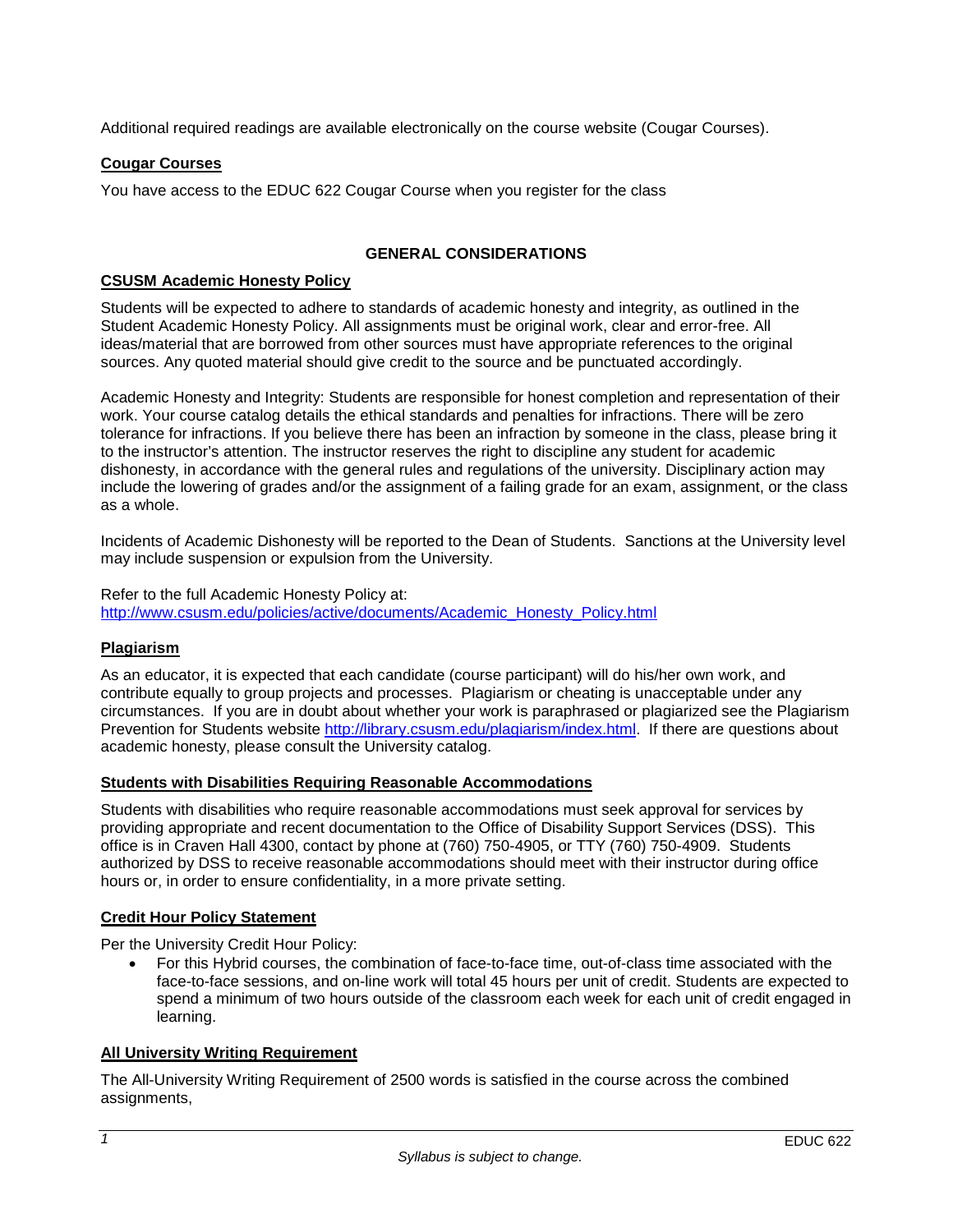## **Course Format**

This course is offered as a hybrid (HY). It includes both face-to-face and online (FO) instruction.

## **Necessary Technical Competency Required of Students**

Candidates (Course participants) are expected to demonstrate competency in the use of various forms of technology (i.e. word processing, electronic mail, course website use, use of the Internet, and/or multimedia presentations). Specific requirements for course assignments with regard to technology are at the discretion of the instructor. Keep a digital copy of all assignments for use in your teaching portfolio. **All assignments will be submitted electronically**. Details will be given in class.

## **Contact Information for Technical Support Assistance**

For assistance regarding technology, the CSUSM Student Technology Help Desk can be reached at 760.750.6505 or on their webpage: <https://www.csusm.edu/sth/support/index.html>

## **Electronic Communication Protocol**

Electronic correspondence is a part of your professional interactions. If you need to contact the instructor, email is often the easiest way to do so. It is my intention to respond to all received e-mails in a timely manner. Please be reminded that e-mail and on-line discussions are a very specific form of communication, with their own nuances and etiquette. For instance, electronic messages sent in all upper case (or lower case) letters, major typos, or slang, often communicate more than the sender originally intended. With that said, please be mindful of all e-mail and on-line discussion messages you send to your colleagues, to faculty members in the School of Education, or to persons within the greater educational community. All electronic messages should be crafted with professionalism and care.

Things to consider:

- Would I say in person what this electronic message specifically says?
- How could this message be misconstrued?
- Does this message represent my highest self?
- Am I sending this electronic message to avoid a face-to-face conversation?

In addition, if there is ever a concern with an electronic message sent to you, please talk with the author in person in order to correct any confusion.

#### **Final Exam Statement**

EDUC 622 does not have a final exam.

## **School of Education/Course Attendance Policy**

Due to the dynamic and interactive nature of courses in the School of Education, all candidates (course participants) are expected to attend all classes and participate actively. At a minimum, candidates (course participants) must attend more than 80% of class time, or s/he may not receive a passing grade for the course at the discretion of the instructor. Individual instructors may adopt more stringent attendance requirements. Should the candidate (course participants) have extenuating circumstances, s/he should contact the instructor as soon as possible. *(Adopted by the COE Governance Community, December, 1997).*

#### **Policy on Late/Missed Work**

No credit will be given if you miss an in-class assignment. Assignments submitted late will not receive full credit. If extenuating circumstances exist, you should contact the instructor as soon as possible to make appropriate arrangements.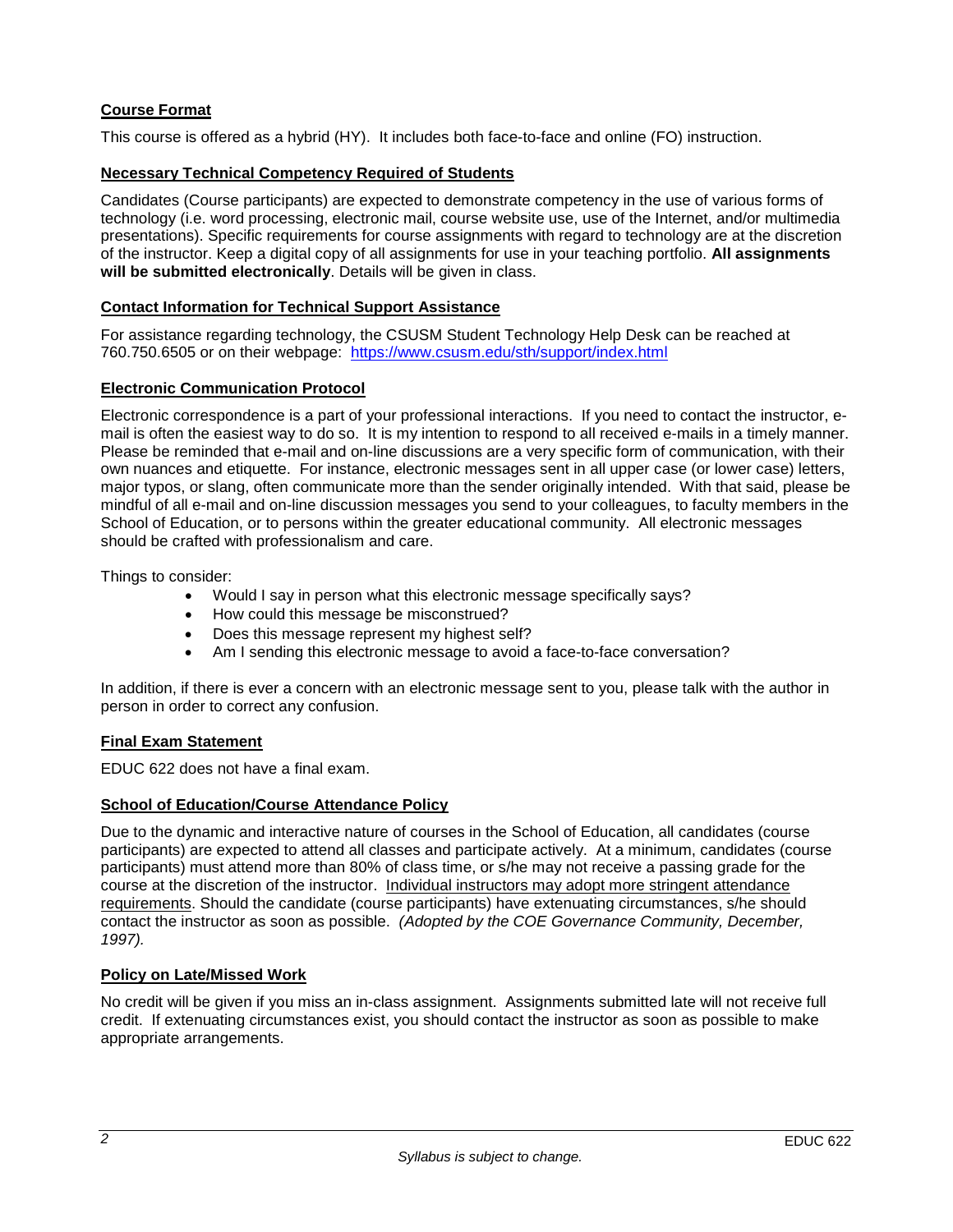## **Student Collaboration Policy**

Select assignments include student collaboration on a required or optional basis, depending on the assignment. In general, presentations will be collaborative, while select written assignments will allow candidates to choose whether to collaborate or work independently to complete them.

## **COURSE REQUIREMENTS AND GRADED COURSE COMPONENTS**

*The professor reserves the right to change, add to or delete any material or assignment within this course*

#### **Course Assignments**

This course is structured as a graduate-level seminar. The success of a seminar is dependent upon each participant being well prepared. My role will be to "facilitate" and to intervene or redirect class discussions as necessary, rather than to exclusively lecture on a weekly basis, or be the main focus of the class. You will work to develop your knowledge base through the readings, discussions, presentations and assignments.

Multiple approaches, methods, and teaching experiences are necessary strategies to accommodate various learning styles. Class formats and learning structures will vary and include whole and small group discussion, pair work, and online work.

| Discussion Posts, Peer Reviews and Online Activities | 20 points |
|------------------------------------------------------|-----------|
| Annotated Bibliographies                             | 20 points |
| <b>Article Critique</b>                              | 20 points |
| Review of the Literature (PSLO 4: Analyze Research)  | 40 points |

## **Grading Standards**

All students are expected to participate in class and online activities and demonstrate reflective learning. It is important that students are well prepared for course sessions by completing the readings and assignments scheduled **before** the class meeting. Assignments should be typed and double-spaced in a Word Document. Students who wish to revise an assignment must negotiate the requirements of the revision with the instructor. It is expected that work will be turned in on time. Please discuss individual issues with the instructor. A minimum grade of a B- is required to pass this MA level (600) course.

| $93 - 100$ |                            |
|------------|----------------------------|
| $90 - 92$  | А-                         |
| $87 - 89$  | B+                         |
| $83 - 86$  | в                          |
| $80 - 82$  | B- (minimal passing grade) |
| $77 - 79$  | C+                         |
| $73 - 76$  | C                          |
| $70 - 72$  | ઼.                         |
|            |                            |

#### **Assignment Descriptions**

#### **Discussion Posts, Peer Reviews and Online Activities 20 points**

As graduate students, you are expected to take an active role in class and class activities. The quality of this course rests on the quality of YOUR participation. Toward this end, you are expected to attend class meetings; arrive fully prepared for classroom activities (i.e. assignments completed BEFORE class) and participate wholly in classroom and online dialogue—including your discussion posts in response to readings and all peer review activities. All online assignments including completion of CITI Training are included in this grade. *Missing more than one class, in person or on-line will result in a lower grade.*Being consistently late and/or leaving class early can also lower your grade. These measures should be viewed as taking appropriate individual responsibility for one's own learning in a democratic, collaborative and reciprocal-learning environment.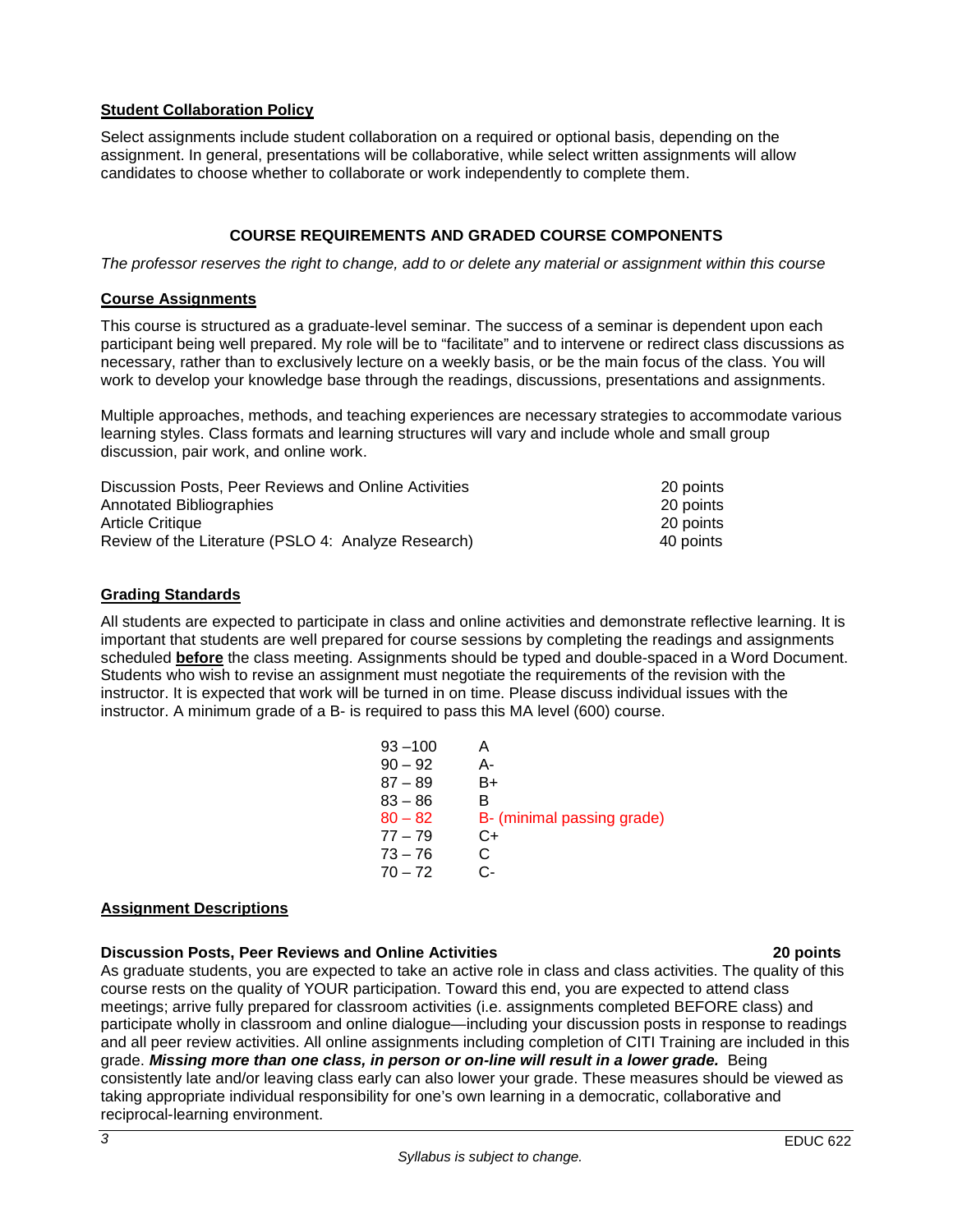## **Annotated Bibliographies 20 points**

Because your ability to find and use published literature is paramount to your understanding of research methods, you will be reading, summarizing, and interpreting a variety of published research studies. This practice will prepare you for the literature review portion of any research project and strengthen your critical analysis skills as a consumer of published research. Each student will collect **4 peer-reviewed (minimum) resources** related to your area of emphasis. Use reputable, peer-reviewed educational journal articles of research studies (not newspapers, magazines, editorials, media) that you will need for the literature review of your MA thesis/project.

Students will write an annotated bibliography (approximately half a page each) for each peer-reviewed resource using the following APA-style reference format:

- a) List reference in APA format
- b) Write a brief description of the study
- c) Explain participants, setting and procedures of the study
- d) Describe methods used to collect data
- e) Provide results of the study
- f) Write your analysis of the study

## **RUBRIC - Annotated Bibliographies (20 points)**

| <b>Criteria</b>                                                                                                                                                                         | <b>Credit Range</b><br>Developing, 14 pts. & below                                                                                                                                                                                                                     | <b>Credit Range</b><br>Approaching, 15-17<br>points                                                                                                                                                                                                         | <b>Credit Range</b><br>Meets, 18-20 points                                                                                                                                                                                                                                     |
|-----------------------------------------------------------------------------------------------------------------------------------------------------------------------------------------|------------------------------------------------------------------------------------------------------------------------------------------------------------------------------------------------------------------------------------------------------------------------|-------------------------------------------------------------------------------------------------------------------------------------------------------------------------------------------------------------------------------------------------------------|--------------------------------------------------------------------------------------------------------------------------------------------------------------------------------------------------------------------------------------------------------------------------------|
| Content<br>scope of the<br>assignment with regard                                                                                                                                       | Evidence of research of an<br>education topic lacks depth.<br>Narrow examination with little                                                                                                                                                                           | Some evidence indicating<br>some research of peer-<br>reviewed resources in                                                                                                                                                                                 | In depth evidence<br>indicating extensive<br>research of peer-reviewed                                                                                                                                                                                                         |
| to producing an<br>annotated bibliography                                                                                                                                               | or no evidence of criteria being<br>met for the annotated<br>bibliography.                                                                                                                                                                                             | education for topic<br>selection. Criteria met at<br>moderate level through                                                                                                                                                                                 | resources related to a topic<br>in education. Substantial<br>evidence criteria met                                                                                                                                                                                             |
| 5 points                                                                                                                                                                                |                                                                                                                                                                                                                                                                        | annotated bibliography.                                                                                                                                                                                                                                     | through annotated<br>bibliography.                                                                                                                                                                                                                                             |
| Descriptions of the<br>study: brief description<br>of the study;<br>participants, setting<br>and procedures;<br>methods used to<br>collect data; results;<br>and analysis.<br>10 points | Little or no evidence indicating<br>minimal or no descriptions of<br>the study: brief description of the<br>study; participants, setting and<br>procedures; methods used to<br>collect data; results; and<br>analysis. Little or no evidence<br>of criteria being met. | <b>Some</b> evidence indicating<br>some explicit descriptions<br>of the study: brief<br>description of the study;<br>participants, setting and<br>procedures; methods used<br>to collect data; results; and<br>analysis. Criteria met at<br>moderate level. | In depth evidence<br>indicating extensive and<br>explicit descriptions of the<br>study: brief description of<br>the study; participants,<br>setting and procedures;<br>methods used to collect<br>data; results; and analysis.<br><b>Substantial</b> evidence has<br>been met. |
| APA format for<br>annotated bibliography<br>5 points                                                                                                                                    | Little or no provision of an APA<br>aligned annotated bibliography<br>of 2-4 peer-reviewed sources.<br>Little or no evidence of criteria<br>being met.                                                                                                                 | APA aligned annotated<br>bibliography of no fewer<br>than 3-4 peer-reviewed<br>sources. Criteria met at<br>moderate level.                                                                                                                                  | APA annotated bibliography<br>of no fewer than 4 highly<br>regarded peer-reviewed<br>sources. Substantial<br>evidence has been met.                                                                                                                                            |

#### **Article Critique 20 points**

For one article in particular, you will summarize then critique the research. The critique is not a reaction to the article or the material in it. It is not an explanation of the material, nor an amplification of it. Nor is the critique an editorial, a defense of the material from your standpoint. The article critique is (a.) a summary of the research methods and findings, and (b.) your critical analysis of the article. Write a 4-6 page (maximum!) paper based on your summary and critique. The summary must include the research problem/questions; highlights of the literature review; name of the design methodology; participants and setting; key elements of the methods for data collection and data analysis; the findings of the research; and a restatement of the author's recommendations (e.g. why the findings are important to educators, how the findings can inform education, …). After this summary, complete a thoughtful critique, focusing on what you believe to be the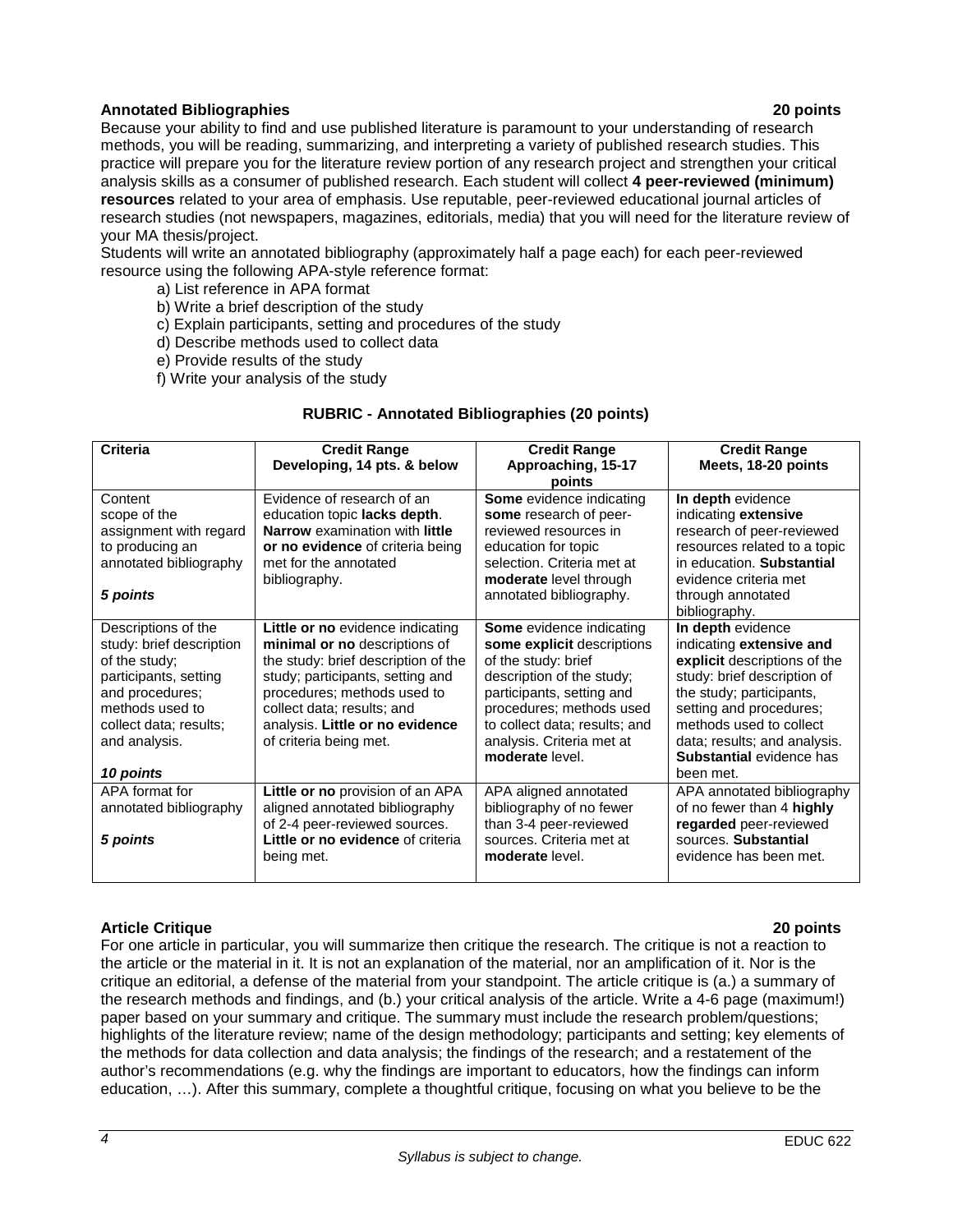strengths and weaknesses of the research. That is, the validity and reliability of the data, the methods to collect, the methods to analyze, and concerns about bias in findings and/or conclusions.

Your article critique will be evaluated in the following areas: Style and APA Format 4 points Mechanics 4 points Content and Organization 4 points<br>Integration and Critical Analysis 8 points Integration and Critical Analysis

*The Article Critique also will be assessed for your Graduation Writing Assessment Requirement: Graduate Level (GWARGL). Criteria for the GWARGL and scoring guidelines are outlined in the policy:*  [https://www.csusm.edu/policies/active/documents/graduate\\_writing\\_assessment\\_requirement.html](https://www.csusm.edu/policies/active/documents/graduate_writing_assessment_requirement.html)

## **Review of the Literature (PSLO 4: Analyze Research) 40 points**

The Review of the Literature is a critical and in-depth evaluation of previous research; it serves not only as a summary and critique, but also as a synthesis of the research particular to your area of study. Your review of literature should be organized around common themes that you found in your peer-reviewed research articles, not organized simply as a sequence of individual articles. You should write about the articles within the subheadings of your common themes. You are writing one overview of all of the articles together, not each one separately. Remember to discuss common themes or threads that run through all or some of the papers; do not have one separate paragraph about each paper. If a paper included something unique and significant, you can certainly discuss it. Follow APA guidelines for citation; be sure to give the authors credit if you take something directly from their paper. Use quotation marks and include the page number when you use an exact quote. Ensure that the all of the reviewed articles were the reports of empirical research conducted by the author(s), and that the majority of articles referenced in this chapter are primary sources.

*Successful completion of the Review of the Literature assignment meets PSLO 4: Analyze Research.* 

| Criteria                                                                              | 4                                                                                                                                                                                                                                                                                                                                                                            | 3                                                                                                                                                                                                                                                                                                    | $\mathbf{2}$                                                                                                                                                           |                                                                        |
|---------------------------------------------------------------------------------------|------------------------------------------------------------------------------------------------------------------------------------------------------------------------------------------------------------------------------------------------------------------------------------------------------------------------------------------------------------------------------|------------------------------------------------------------------------------------------------------------------------------------------------------------------------------------------------------------------------------------------------------------------------------------------------------|------------------------------------------------------------------------------------------------------------------------------------------------------------------------|------------------------------------------------------------------------|
|                                                                                       | <b>Exceeds</b>                                                                                                                                                                                                                                                                                                                                                               | <b>Meets</b>                                                                                                                                                                                                                                                                                         | Approaching                                                                                                                                                            | Unacceptable                                                           |
| Overview of<br>the<br>Research<br>and<br>Evidence-<br>based<br>practices<br>10 points | Contextualize and<br>synthesize the research<br>studies and evidence-<br>based practices selected<br>in the field of multicultural<br>and multilingual education<br>by identifying key areas of<br>literature and explains<br>how each area connects to<br>the research thesis or<br>project plus establishes<br>criteria for analyzing and<br>comparing research<br>studies | Contextualize and<br>synthesize the<br>research studies and<br>evidence-based<br>practices selected in<br>the field of<br>multicultural and<br>multilingual education<br>by identifying key<br>areas of literature<br>and explains how<br>each area connects<br>to the research thesis<br>or project | Contextualize<br>the research<br>studies selected<br>in the field of<br>multicultural and<br>multilingual<br>education by<br>identifying key<br>areas of<br>literature | Outlines the<br>research<br>studies<br>selected for<br>the review      |
| <b>Identified</b><br>Themes and<br><b>Theoretical</b><br><b>Framework</b>             | Research studies<br>reviewed are synthesized<br>by themes relevant in the<br>fields of multicultural and<br>multilingual education plus<br>how the themes connect to<br>the research thesis or<br>project                                                                                                                                                                    | Research studies<br>reviewed are<br>synthesized by<br>themes relevant in<br>the fields of<br>multicultural and<br>multilingual education                                                                                                                                                             | Research<br>studies reviewed<br>are synthesized<br>by themes                                                                                                           | Research<br>studies<br>reviewed are<br>not<br>synthesized by<br>themes |

#### **RUBRIC - Review of the Literature / PSLO 4: Analyze Research (40 points)**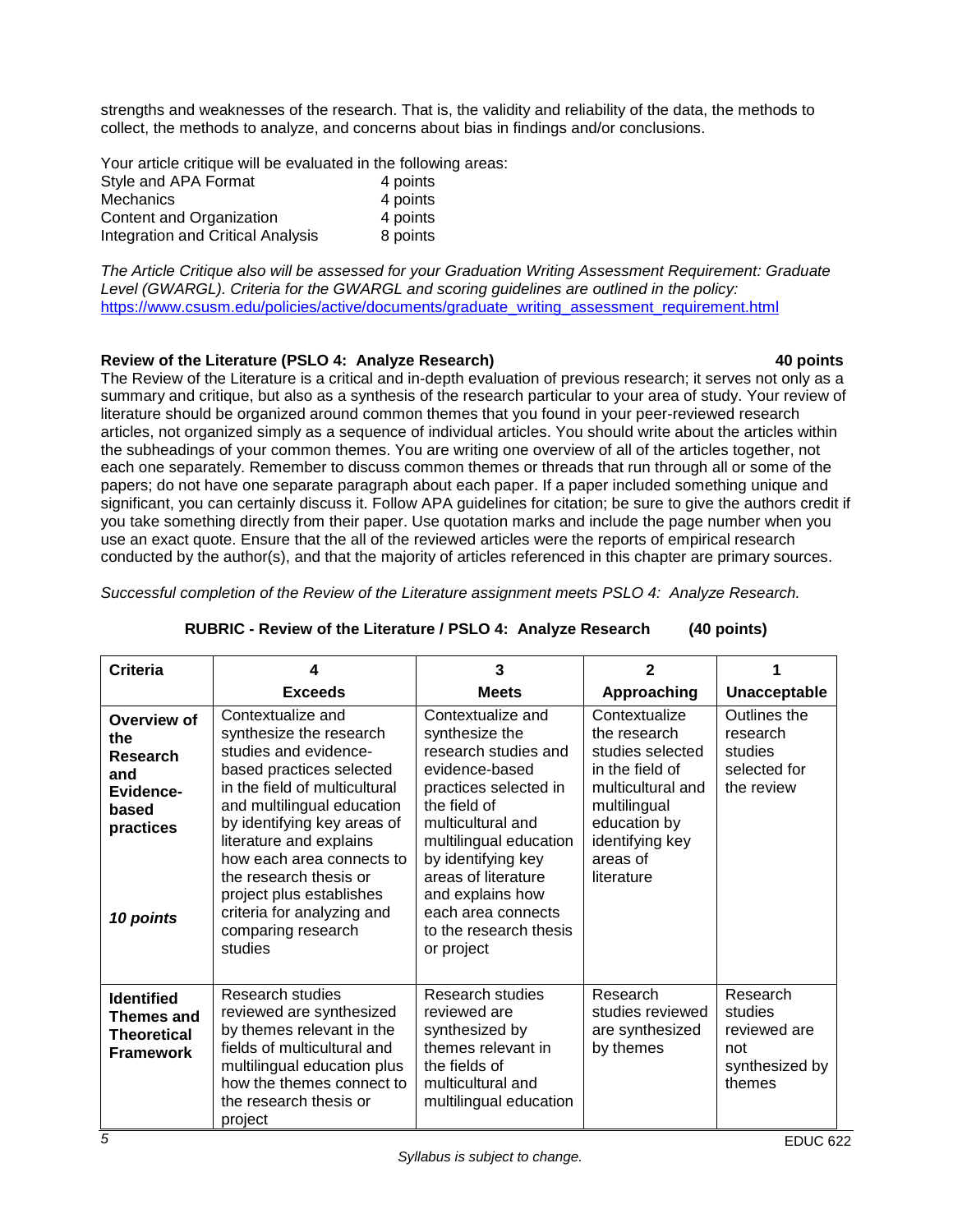| 5 points                                                                                   | A theoretical framework is<br>identified that the reviewed<br>research comes out of or<br>is influenced by the field<br>plus how the framework<br>lays the foundation for<br>your research thesis or<br>project                                                             | A theoretical<br>framework is<br>identified that the<br>reviewed research<br>comes out of or is<br>influenced by the field                        | A theoretical<br>framework is<br>identified                                                                                                           | Theoretical<br>framework is<br>not identified                                                      |
|--------------------------------------------------------------------------------------------|-----------------------------------------------------------------------------------------------------------------------------------------------------------------------------------------------------------------------------------------------------------------------------|---------------------------------------------------------------------------------------------------------------------------------------------------|-------------------------------------------------------------------------------------------------------------------------------------------------------|----------------------------------------------------------------------------------------------------|
| <b>Review and</b><br>Analysis of<br>the research<br>and<br>evidence-<br>based<br>practices | Summarizes individual<br>peer-reviewed research<br>studies and evidence-<br>based practices using<br>appropriate APA citation<br>formatting plus includes<br>the setting, participants<br>methodology, research<br>findings and conclusions                                 | Summarizes<br>individual peer-<br>reviewed research<br>studies and<br>evidence-based<br>practices using<br>appropriate APA<br>citation formatting | Summarizes<br>individual<br>research studies<br>or evidence-<br>based practices                                                                       | A brief<br>summary of<br>each research<br>study and<br>evidence-<br>based practice<br>is provided  |
| 20 points                                                                                  | Provides an analysis of the<br>strengths and weaknesses<br>of each research study<br>and evidence-based<br>practice reviewed<br>plus includes conflicts<br>across studies in the<br>theory, methodology,<br>evidence and conclusions                                        | Provides an analysis<br>of the strengths and<br>weaknesses of each<br>research study and<br>evidence-based<br>practice reviewed                   | Provides an<br>overall analysis<br>of the strengths<br>and weaknesses<br>of the research<br>and evidence-<br>based practices                          | An analysis of<br>each study<br>and practice is<br>not included                                    |
| <b>Relevance</b><br>to the field<br>5 points                                               | Summarizes the<br>significance of the<br>research studies and<br>evidence-based practices<br>to the field plus provides<br>insight into the trends or<br>"current state" of the<br>reviewed research<br>Evaluates how the studies                                           | Summarizes the<br>significance of the<br>research studies and<br>evidence-based<br>practices to the field<br>Evaluates how the                    | Provides a brief<br>summary of<br>the studies and<br>evidence-based<br>practices to the<br>field of<br>multicultural and<br>multilingual<br>education | Does not<br>summarize the<br>significance of<br>the studies<br>and evidence-<br>based<br>practices |
|                                                                                            | reviewed provide a<br>foundation for your<br>research or project and<br>identifies areas or issues<br>pertinent to future study<br>plus evaluates any<br>major methodological<br>flaws or gaps in reviewed<br>research and any<br>inconsistencies in theory<br>and findings | studies reviewed<br>provide a foundation<br>for your research or<br>project and identifies<br>areas or issues<br>pertinent to future<br>study     |                                                                                                                                                       |                                                                                                    |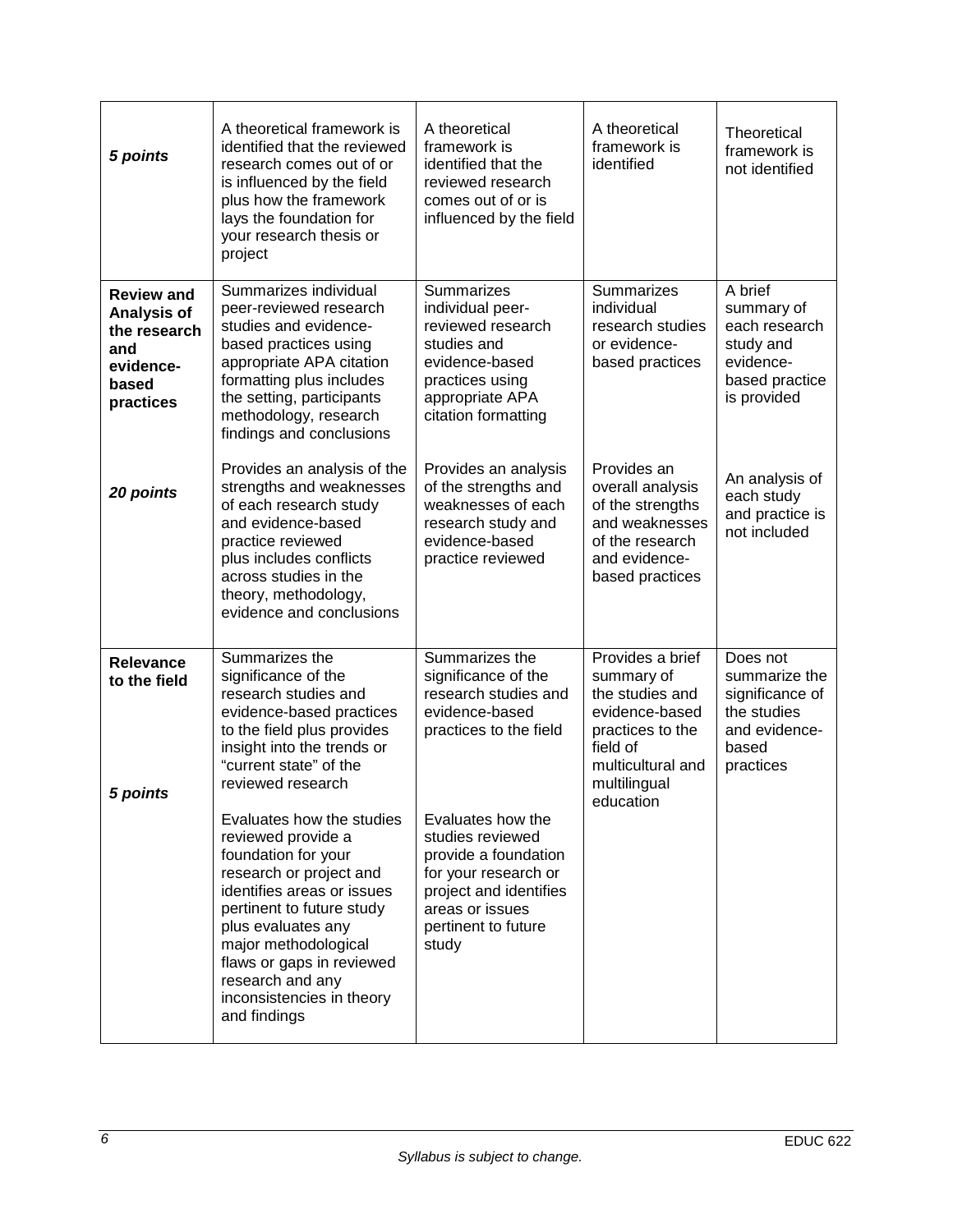# **SCHEDULE/COURSE OUTLINE**

| <b>Date</b>                                     | <b>Topic</b>                                                                                                       | <b>Assignment</b>                                                                                                                                                               |
|-------------------------------------------------|--------------------------------------------------------------------------------------------------------------------|---------------------------------------------------------------------------------------------------------------------------------------------------------------------------------|
| <b>Session 1</b><br>August 28                   | Introduction to Educational<br>Research                                                                            | READ: Chapters 1 and 2                                                                                                                                                          |
|                                                 | Choosing a Topic to Study                                                                                          |                                                                                                                                                                                 |
| <b>Session 2</b><br>September 4                 | Peer-Reviewed Resources for<br>your Literature Review<br>Working with the Education<br>Librarian - Dr. Toni Olivas | READ: Chapters 3 and 5<br>Bring your MA topic to research<br>MEET in KEL 3400 at 5:30pm                                                                                         |
| Session 3<br>September 11<br><b>ONLINE</b>      | <b>Identifying Themes</b><br><b>Research Questions</b><br><b>Research Methods</b>                                  | READ: Chapters 6, 7 and 8<br><b>DUE:</b> Discussion of the Readings<br><b>DUE:</b> Discussion of Themes, Research Questions<br>and Research Methods                             |
| <b>Session 4</b><br>September 18                | <b>Theoretical Frameworks</b><br>Case Study Research<br><b>Action Research</b>                                     | READ: Chapter 9<br>READ: Hendrick - Introduction to Action Research<br>READ: Yin - How to Know Whether and When to<br>Use Case Study Research                                   |
| Session 5<br>September 25                       | Writing a Research Proposal<br>Single Subject Research Design<br>Guest Speaker: John (CJ) Conrad                   | READ: Chapter 10<br>READ: Brusa & Richman - Developing Stimulus<br>Control for Occurrences of Stereotypy<br>Exhibited by a Child with Autism                                    |
| Session 6<br>October 2<br><b>ONLINE</b>         | <b>Ethics in Educational Research</b><br><b>CITI Training</b>                                                      | READ: Chapter 4<br><b>DUE:</b> Complete the CITI Training<br>Follow the instructions on the CSUSM Graduate<br>Programs website -<br>https://www.csusm.edu/gsr/irb/training.html |
| <b>Session 7</b><br>October 9                   | Qualitative Data Collection and<br>Analysis<br>Organizing your Review of<br>Literature                             | READ: Chapter 11<br>In-Class Assignment: Outlines of your Review of<br>Literature                                                                                               |
| <b>Session 8</b><br>October 16<br><b>ONLINE</b> | Qualitative Data Collection and<br>Analysis<br>Annotated Bibliographies                                            | READ: Chapters 12 and 13<br><b>DUE:</b> Discussion of the Readings<br><b>DUE:</b> Final Drafts of Annotated Bibliographies for<br>Peer Review                                   |
| <b>Session 9</b><br>October 23                  | Reading Research Studies with a<br><b>Critical Eye</b>                                                             | READ: Chapter 14<br>READ: Babinski, et. al. - Improving English<br>Learners' Language and Literacy Skills<br><b>DUE: Annotated Bibliographies</b>                               |